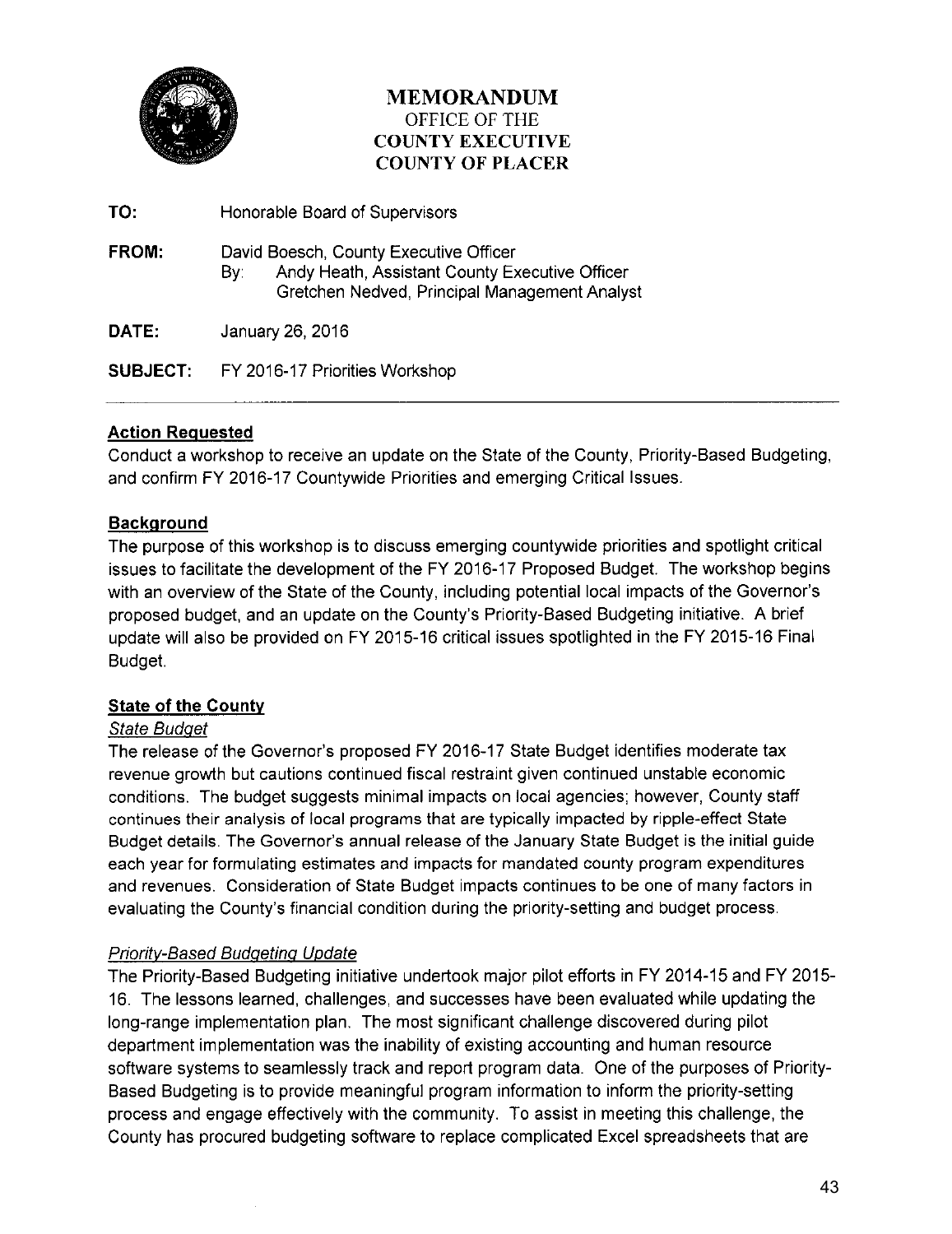Honorable Board of Supervisors FY 2016-17 Priorities Workshop January 26, 2016 Page 2

currently used to facilitate the budget process. This software is targeted to be fully implemented in FY 2017-18. FY 2016-17 is termed a "year of transition" as departments countywide prepare program budgets and gear up for the new technology.

The Priority-Based Budgeting "coordinating council" ("PBB Council") was established in 2014 to steer the initiative. It will continue planning for next steps to identify program attributes. Program attributes include identification of mandated programs, their full cost, and required levels of service compared with use of discretionary funding. Program budgeting will highlight required County services, as well as services that are not required but still beneficial. Additionally, the Communications and Public Affairs team will implement a community engagement plan to incorporate budget information into community forums. Ultimately, the PBS Council will work with the County Executive Office to review and recommend a future structure for priority-setting through the budget process. This structure will include a review of existing priority-setting processes; including countywide system goals, community results, and the overarching mission and vision of Placer County. The County's current mission, vision, system goals, and a list of associated departments are provided in Attachment 1.

### FY 2015-16 Critical Issues

A status review of FY 2015-16 critical issues will highlight successes of the past year and ongoing work efforts as the County gears up for the next budget cycle.

Capital & Deferred Maintenance Financial Sustainability

The commitment of additional discretionary funding to pay for previously deferred building and road maintenance projects includes projects such as roofing, carpeting, HVAC replacement, as well as trail maintenance and County road surface overlay. This funding is planned to continue into FY 2016-17 as part of the Multi-Year Capital Plan.

Environmental Sustainability

• The Placer County Conservation Plan (PCCP) is undergoing final fee and cost scenario analysis with a recommendation being formulated for a board meeting in February 2016. Placer County Library System Planning

• The Library Consolidation work continues with the analysis, requested by the Board at the December 8, 2015 meeting, of a potential tax measure, an update of the two-year financial model for the Library Fund, and identification of resource requirements to maintain sustainable services now and into the future.

Criminal Justice Master Plan Implementation

• Master planning efforts continue in concert with criminal justice partners on long-range planning of jails, community supervision, and reintegration systems.

Placer County Fire Funding Sustainability

• The western slope fire services improvement study is underway. The consultant is currently interviewing the participating independent fire districts to prepare recommendations for a Board meeting later this fiscal year.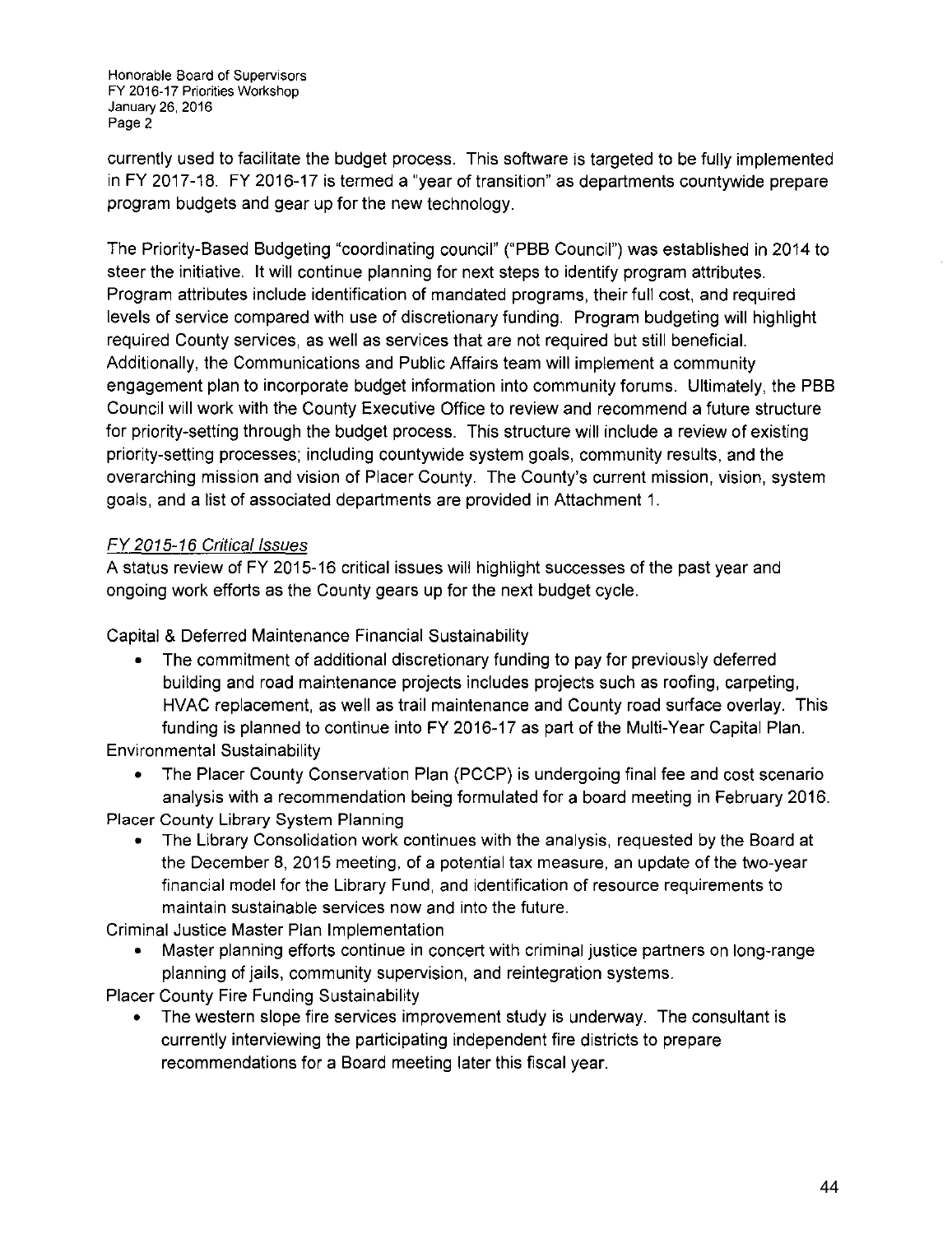**Honorable Board of Supervisors**  FY 2016-17 Priorities Workshop January 26, 2016 Page 3

Succession & Talent Management

• Human Resources and County departments have isolated target areas for focusing succession planning efforts such as training and procedural documentation. Efforts to formulate strategies to retain quality employees are underway to reduce the rate of attrition in prone areas.

Employee Engagement Planning

• Departments continue to create opportunities for staff to participate in programs that support County initiatives, such as health and wellness, and process improvement.

### **FY 2016-17 Countywide Priorities**

To begin developing the FY 2016-17 Proposed Budget, departments were asked to prepare "State of Department" summaries ahead of submitting their requested budgets identifying their top priorities and service demands. Several consistent themes were identified in the department submissions, and provide insight into departmental budgets and upcoming funding requests. These themes consist of multiple, varied needs and service demands that should be considered consistently. The following themes have emerged as priorities for FY 2016-17 and are described below:

**Program Expansion** - Program expansion driven by the community benefit anticipated or need identified in focused areas of the County.

**Safety & Security Measures** – Addressing increasing concerns about building security, and technology associated with employee and public safety, including data security.

**Technology Pursuit and Implementation-** Maintenance and modernization of software, equipment, mobile devices, website, and security to ensure employee and public access to County information is reliable, fast, and secure. Countywide business intelligence analysis to strategically manage multiple technology requests to ensure return on investment.

**Development Financing and Analysis** - Strategic financial analysis for short and long-range plans to ensure sustainable investment and strong economic returns.

**Infrastructure Improvements and Financing-** Maintain and build necessary infrastructure to support safe and modern service delivery in a growing economy. Areas include the Placer County Government Center Campus, Health and Human Services Office Building, Finance and Administration Building, occupied DeWitt buildings, Tahoe buildings, Domes building, parks and trails, utilities, and major equipment replacements (including large vehicles).

**Eastern Placer County Levels of Service-** Coordinated effort for levels of service delivery, infrastructure assessments, program needs (e.g. affordable housing, bike trails, justice center), development and the economy, Lake Tahoe beach access, and environmental compliance.

**Customer Service Experience** - Continue to improve customer service and being responsive to demands. Adapt to new customer expectations of "instant" and "relevant" information. Ensuring public spaces are modern, safe, and the right quality to maintain the right image.

**Regulation Impacts and Drivers-** Responding to imposed regulations for health, safety (e.g. ADA), equipment replacement, groundwater, environment, and quality of life.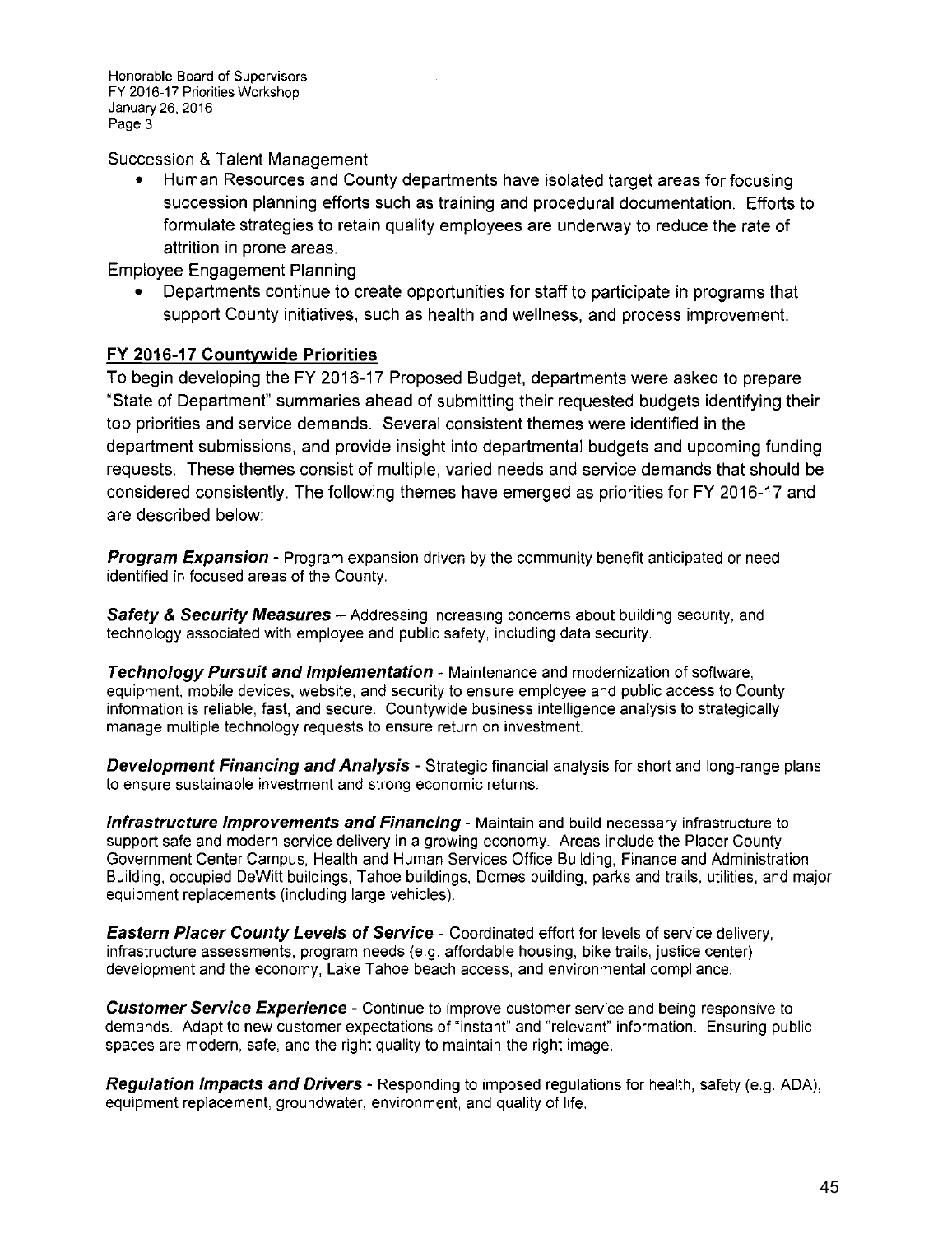Honorable Board of Supervisors FY 2016-17 Priorities Workshop January 26, 2016 Page 4

### **FY 2016-17 Emerging Critical Issues**

The departments and County Executive Office have identified emerging critical issues to highlight as major considerations while developing the FY 2016-17 Proposed Budget. These critical issues, as in years past, have major workload, discretionary funding, and long-term impacts that require strategic decision-making. The critical issues identified are labeled as emerging to signify the need for greater analysis, costing, and planning necessary to identify the full implications of certain choices. The purpose of identifying and discussing critical issues this early in the budget year is to gauge collective interest in moving forward the analysis and to plan for potential financial impacts and investments.

This workshop provides a platform for departments to discuss and engage with the Board of Supervisors on the following emerging critical issues:

| <b>Administration &amp; Financial System</b> | <b>Community &amp; Cultural System</b>  |
|----------------------------------------------|-----------------------------------------|
| Financial System Replacement                 | Parks Master Plan                       |
| Community Choice Aggregation / Energy        | <b>Fairgrounds Future</b>               |
| Strategy                                     | ٠                                       |
| <b>Health &amp; Human Support System</b>     | <b>Land Use System</b>                  |
| Homelessness / Housing                       | Agriculture (Medical Marijuana)         |
| <b>Service Delivery Models</b>               | <b>Economic Development</b>             |
| <b>Public Protection System</b>              | <b>All Systems</b>                      |
| Crime Lab                                    | Eastern Placer County Levels of Service |
| <b>Grant Award South Placer Jail</b>         | $\bullet$                               |

### **Conclusion**

Through discussion and direction at the Workshop, the board's confirmation of FY 2016-17 emerging countywide priorities and critical issues will guide the County Executive Office and the departments in formulating realistic budgets and responsible financial plans to address these priorities.

Attachment 1 - Priority-Setting Flow Chart with Exhibits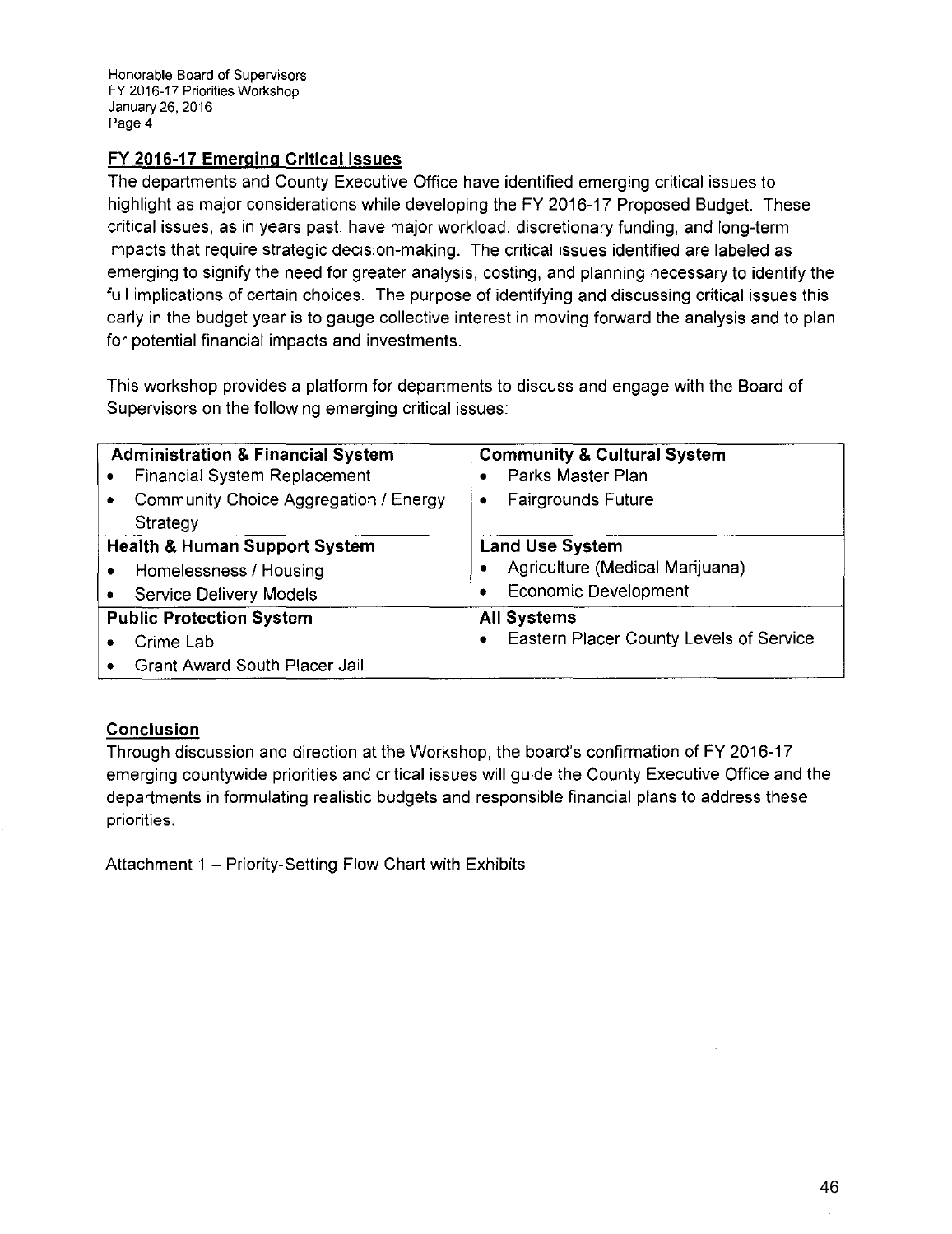### Priority-Setting Flow Chart

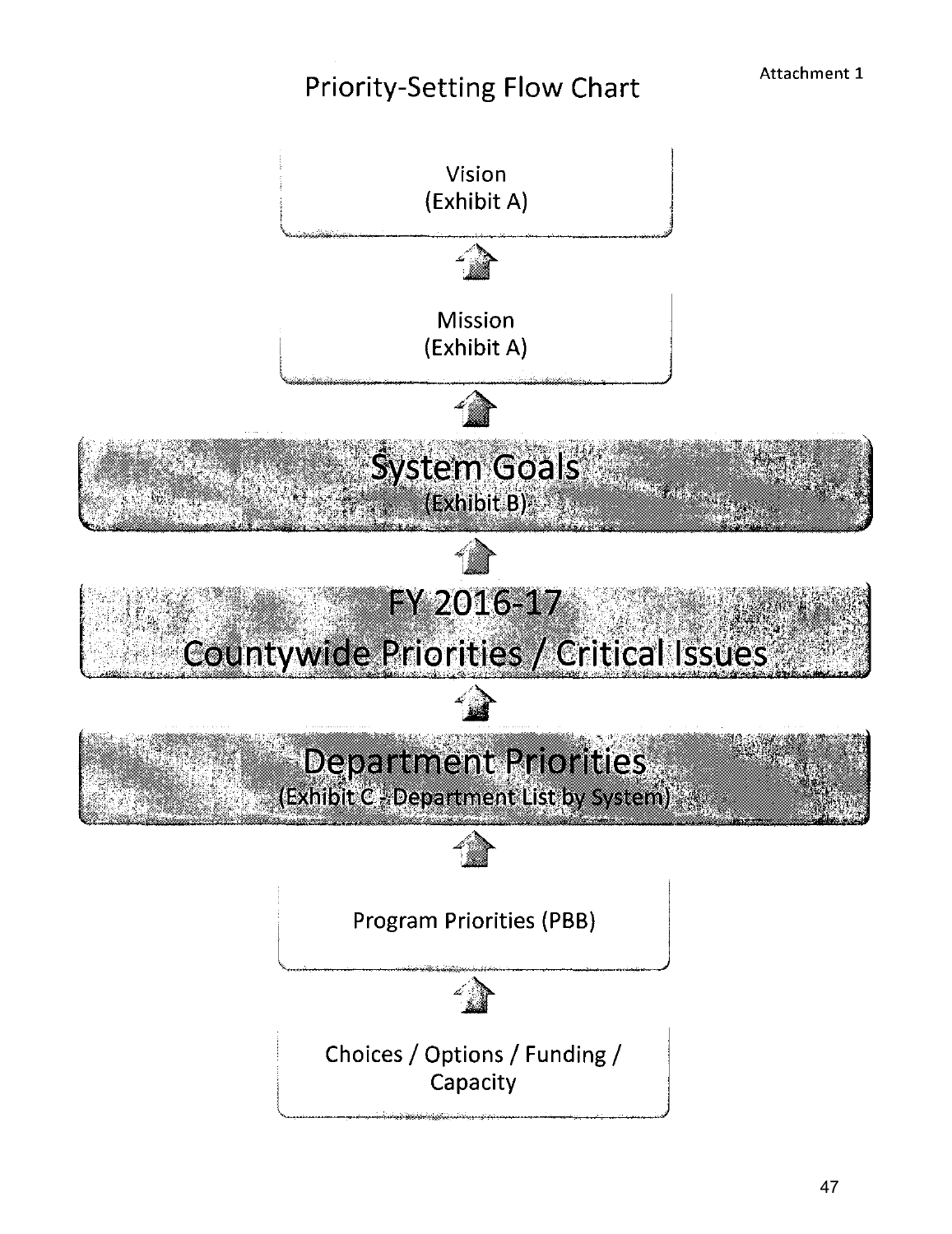## **Placer County Government Vision:**

"To be a County government known for providing exceptional local and regional leadership, that works in partnership with the community to develop creative solutions to the diverse issues facing our region, and bestows to current and future generations even better communities in which to live, raise families, work, vacation, and conduct business."

## **Placer County**

### **Government Mission:**

"To provide responsive, efficient and effective public services that promote the health, safety, well-being and prosperity of our citizens while protecting our environmental resources and preserving the rich heritage of our region."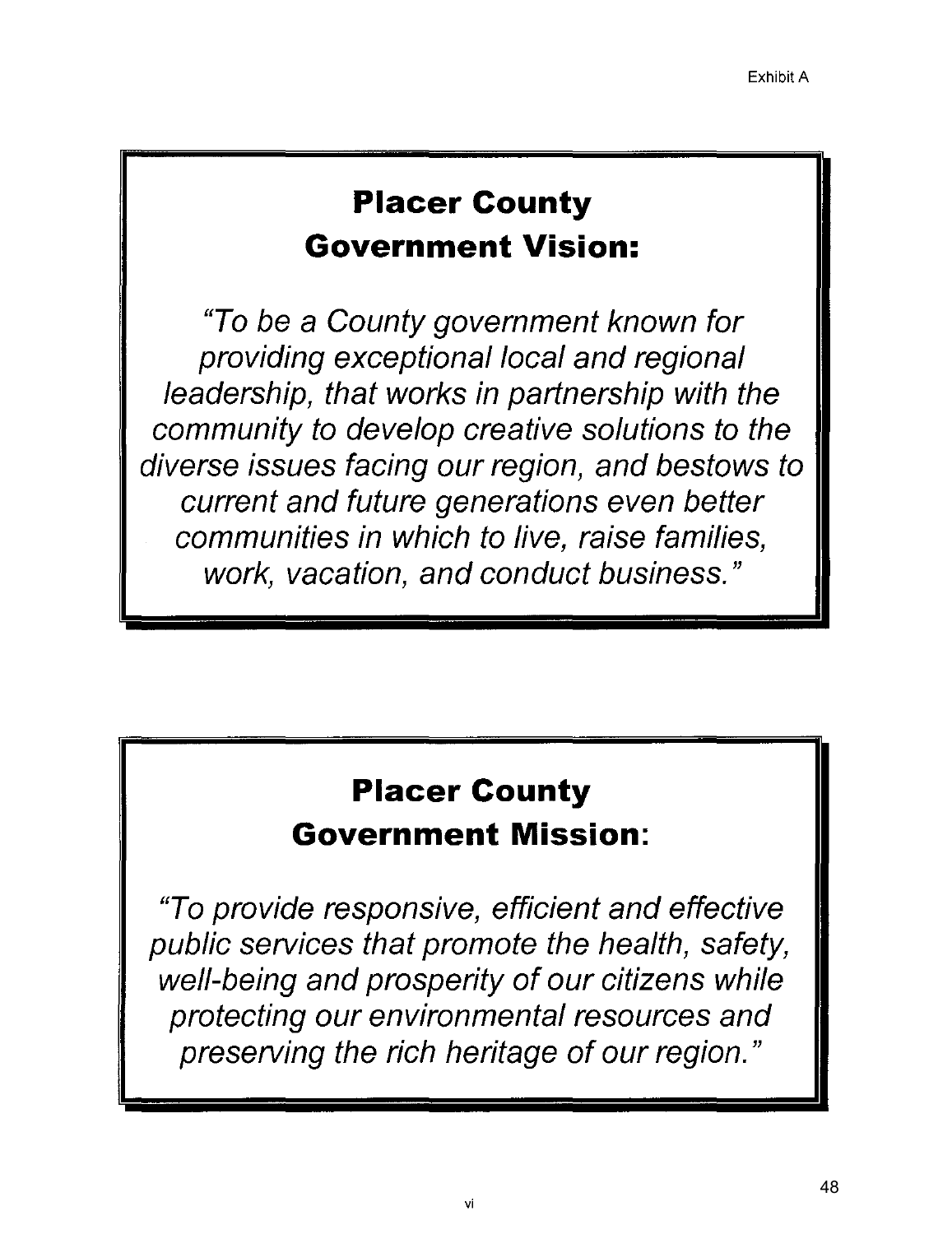# **COUNTY SYSTEM GOALS**

## **Administration and Financial Services**

**System Goal -- Placer County builds public trust in government by providing the leadership,** workforce, infrastructure, technology, financial, and administrative support necessary to produce quality programs and services that make a difference in people's lives and demonstrate good value to taxpayers.

## **Community and Cultural Services**

**System Goal** -- Placer County ensures that County recreational, educational, and cultural services reflect the varied interests of our community, honor our rich tradition and heritage, and preserve the important historical, cultural, and environmental resources of our region.

## **Health & Human Support Services**

**System Goal** -- Placer County works collaboratively with community partners and federal, state, and local governments to provide integrated, easily accessible, and results-based services that protect the general health and well-being of our communities and vulnerable populations, and supports individual and family efforts to achieve and maintain independence and selfsufficiency.

## **Land Use Services**

**System Goal** -- Placer County facilitates responsible growth and development that ensures economic health and prosperity, a safe and reliable infrastructure, and well-planned communities in which to live, work, and enjoy leisure activities, while protecting and preserving the environment, open spaces, and its rich cultural heritage.

## **Public Protection Services**

**System Goal** -- Placer County continues to ensure safe communities in which to live, work, and enjoy recreational activities by providing efficient, effective, integrated, and prevention-oriented criminal justice and emergency response systems.